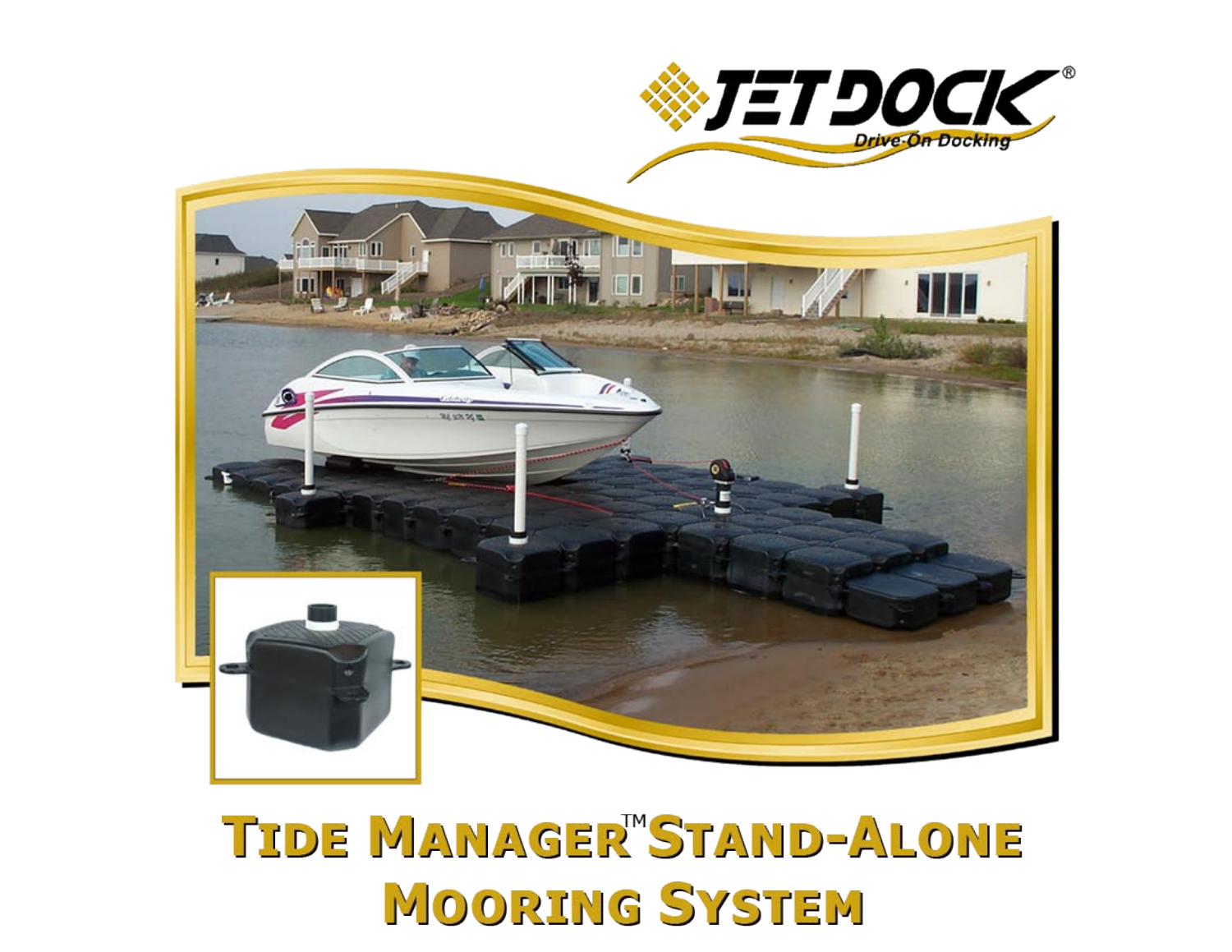



Mooring System in black

The Tide Manager<sup>™</sup>Stand-Alone Mooring System is the perfect solution for mooring your Jet Dock when there is no suitable structure to moor to. The system consists of a pair of 12' poles and machined cubes that the poles go through. The poles are inserted through the cubes and are submerged into the seafloor 2'-3' at the bottom. The poles can then be easily removed if the dock needs to be moved to a new location, or if it needs to be pulled out in the winter to avoid hard ice flows. The system can also accommodate up to four Tide Manager Stand-Alone Tide Manager Stand-Alone



Tide Manager Stand-Alone Mooring System in beige

## TIDE MANAGER"STAND-ALONE **MOORING SYSTEM**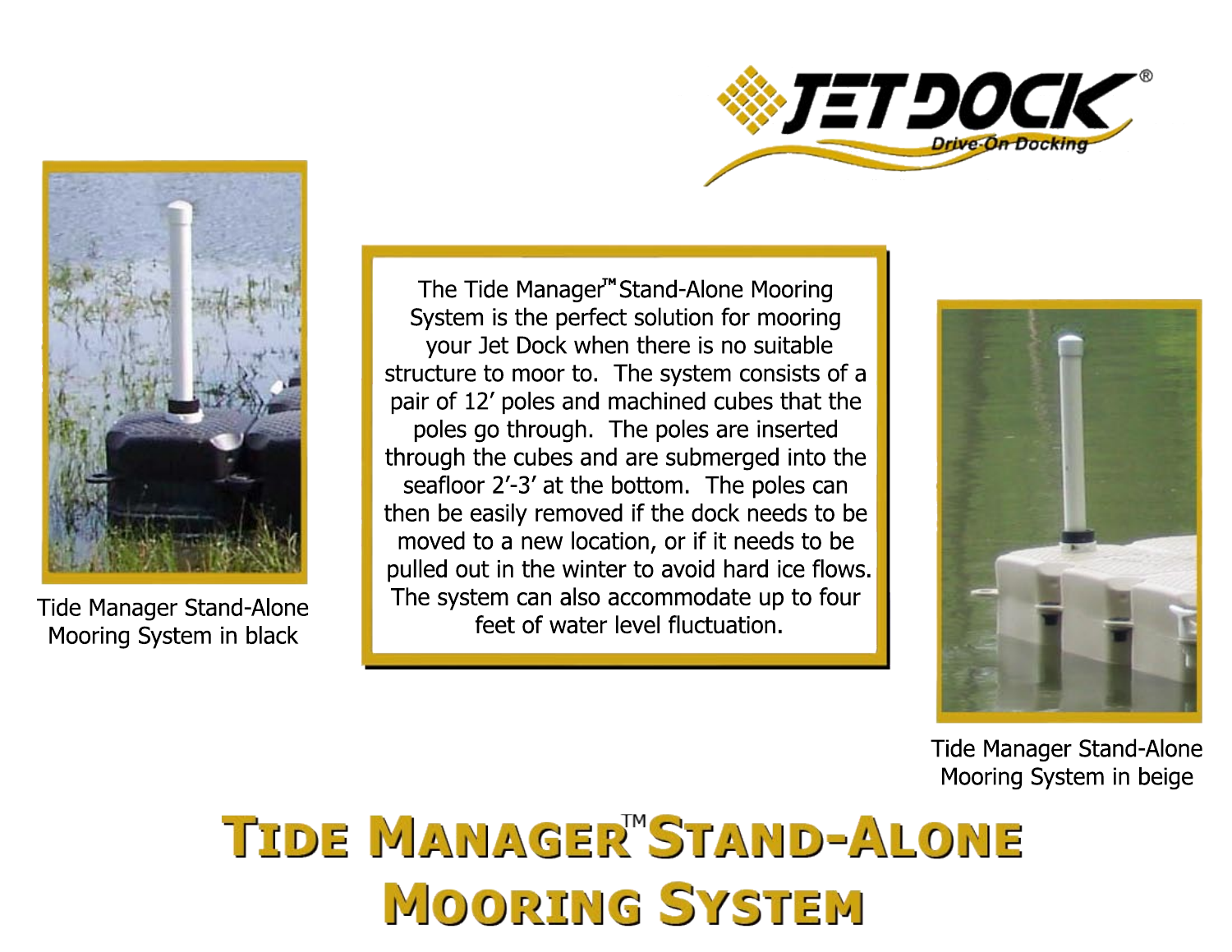





**Stand-Alone Mooring works for walkways...** 



... PWC Docks...



... even multiple Boat Docks!

## TIDE MANAGER<sup>"</sup>STAND-ALONE **MOORING SYSTEM**